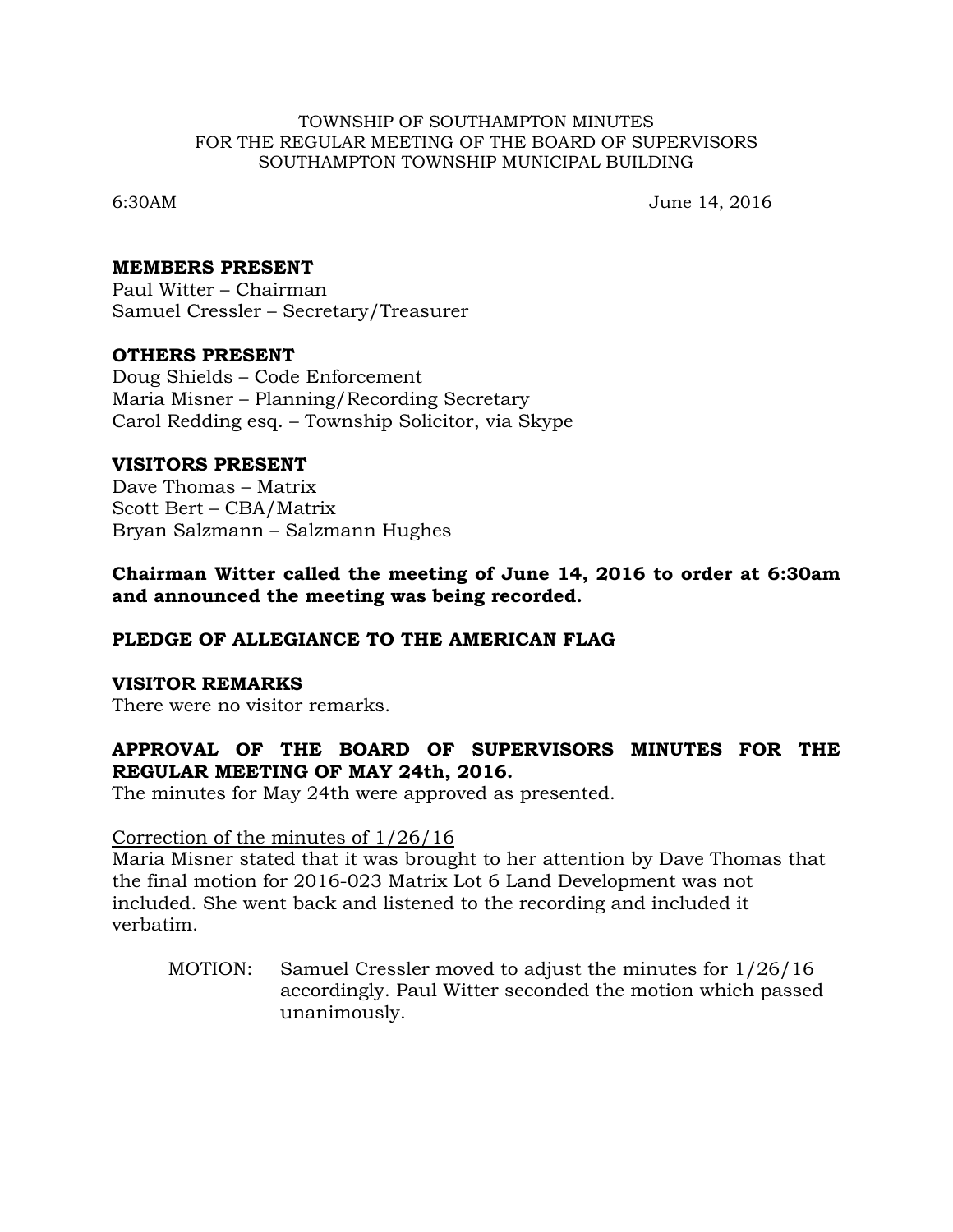## **OLD BUSINESS**

There was no old business.

## **NEW BUSINESS**

Roller/Sand Spreader for F-550

Paul Witter stated that this will help keeping oil from bleeding through hot roads. The cost is \$3,000.

MOTION: Supervisor Cressler moved to purchase the roller spreader in the amount of \$3,000. Supervisor Witter seconded the motion which passed unanimously.

## Discussion Regarding the Emergency Access Agreement Between Matrix and CVRDC

Dave Thomas stated that one of the conditions of approval was the emergency access road. In the event of an accident at the entrance of Olde Scotland Road, the secondary emergency access road would provide the only other means of ingress and egress. They extended it the whole way out to United Drive for all of the property owners to use.

Solicitor Bryan Salzmann stated that this agreement is for the property owners and was not intended for the Township to sign. They would basically like acknowledgement that if there is an emergency, the Township would come and plow the road. They are not asking for the Township to keep it open all of the time.

Supervisor Cressler replied the Township was already charged with the authority to plow the road in the event of an emergency.

Solicitor Redding stated that she would be more comfortable with 3.b. saying that the Township "or it's assigned" is "authorized" to provide snow and ice removal. The Supervisor's agreed.

Supervisor Witter recommended that Matrix install flexi-posts along the emergency access road to help guide whoever is going to be plowing it.

## Camera at Mount Rock

Supervisor Cressler stated that Sam Garman from ATS, who manages the Township Traffic Lights, stated that the proposed paving of Mt. Rock intersection would damage the traffic light loop. He suggested putting up a camera like the other side of the intersection or replacing the loop. The camera estimate would be around \$6,000, and to replace the loop about \$3,000. There are already issues right now with the loop.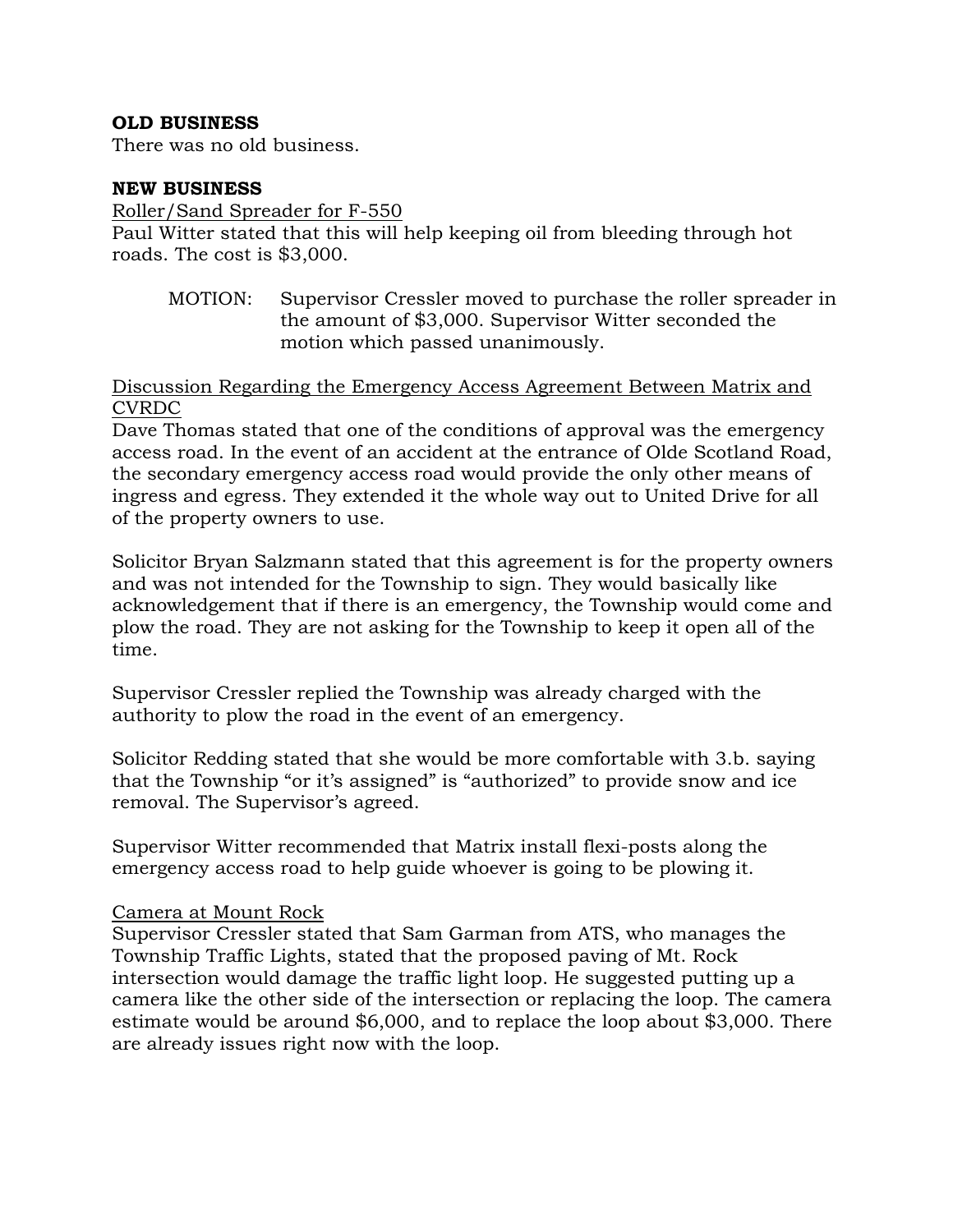Supervisor Witter added that the camera is better at tripping the light. He has called the company twice about the extremely short amount of time to allow traffic through.

MOTION: Supervisor Witter moved to purchase the camera and have them install it. He also requested to have them set it for the maximum amount of time allowing traffic to pass. Supervisor Cressler seconded the motion which passed unanimously.

# **REPORTS OF TOWNSHIP OFFICIALS AND AGENCIES**

Hearings - Solicitor Redding reported she and Doug had four complaints filed in regard to abandoned property and septic pumping.

CVRDC Property Owner Agreement– Solicitor Redding and Sam have been exchanging information in regard to CVRDC's agreement.

Noise - Supervisor Witter asked Solicitor Redding about receiving noise complaints prior to the 10:00 curfew and if there was a grace period.

There was discussion regarding noise and complaints.

Solicitor Redding replied a grace period could be discretionary and did not recommend it. If a complaint comes in at 10:15 and there is noise going on, only then should Doug go out to pursue it. She did not feel he needed to be there prior to 10:00 warning them. There could be a possibility of having a permit or waiver of the noise ordinance for larger special events.

Doug liked the idea of the permit process and also a citation for violation. With 5,000 people in a one-time event, he would have trouble shutting things down.

She will get back to the supervisors by June 28th meeting to discuss if the permit would be part of the nuisance ordinance and what it would look like.

Timothy Zimmerman - Doug Shields reported that Timothy Zimmerman came in and paid all filing costs but still needs his system pumped. If he doesn't pump before, his hearing is set for July 5th.

## Franklin County Trailer for Shippensburg Fair

This is the agreement from the County Solicitor for the Emergency Services Trailer for the fair. Doug is going to ask the Fair Board to add Southampton Township and the County as additionally insured to cover the trailer. Sam will run it by the Township Insurance Agent to get his recommendations. Solicitor Redding felt that was the appropriate thing to do.